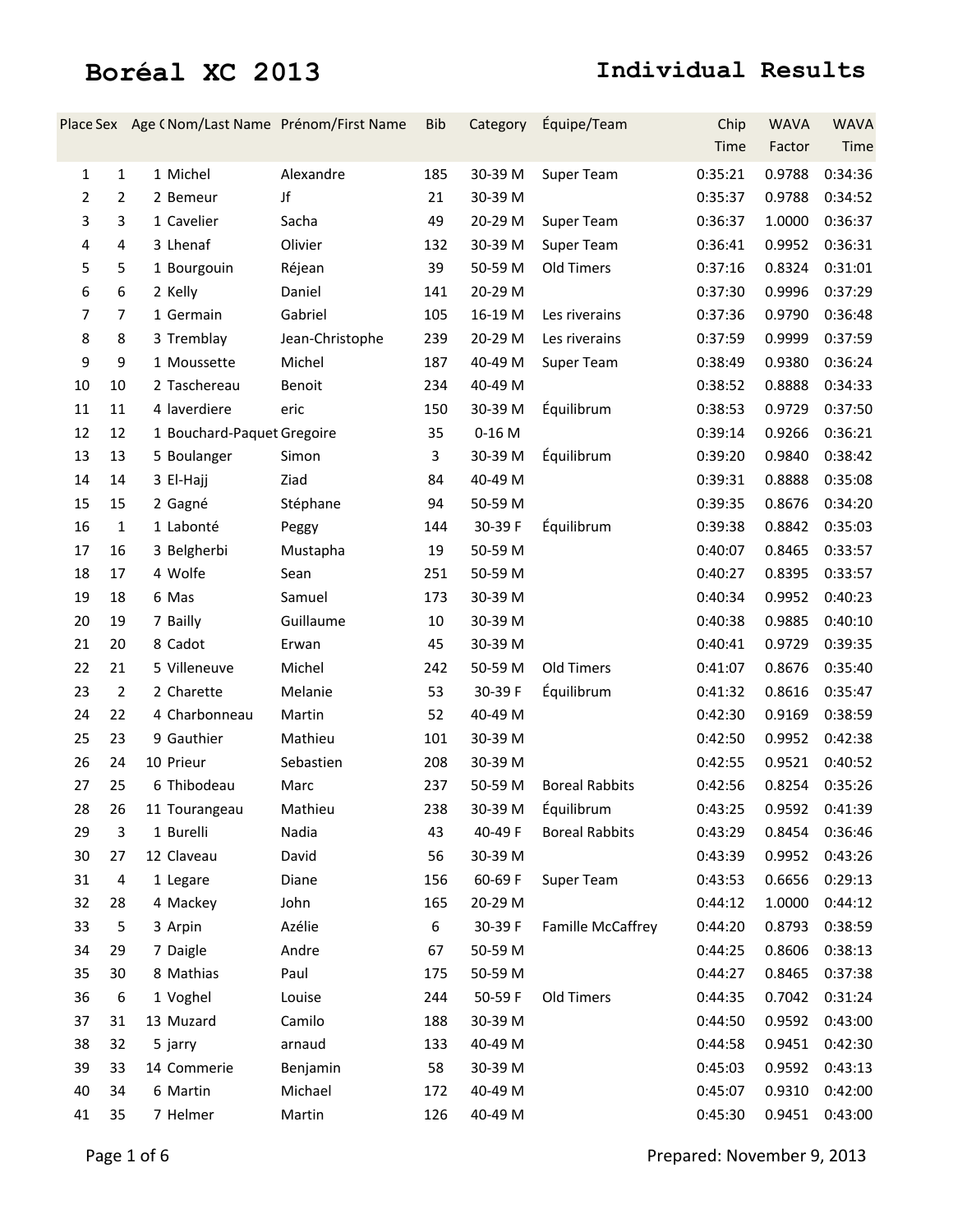|    |                | Place Sex Age (Nom/Last Name Prénom/First Name |              | <b>Bib</b> | Category | Équipe/Team             | Chip    | <b>WAVA</b> | <b>WAVA</b> |
|----|----------------|------------------------------------------------|--------------|------------|----------|-------------------------|---------|-------------|-------------|
|    |                |                                                |              |            |          |                         | Time    | Factor      | Time        |
| 42 | $\overline{7}$ | 2 Auger                                        | Isabelle     | 9          | 40-49 F  | Old Timers              | 0:45:34 | 0.8513      | 0:38:47     |
| 43 | 36             | 2 Habib                                        | Rami         | 118        | $0-16$ M |                         | 0:45:39 | 0.9266      | 0:42:18     |
| 44 | 8              | 2 Huot                                         | Marilyn      | 130        | 60-69 F  | <b>Boreal Rabbits</b>   | 0:45:42 | 0.6849      | 0:31:18     |
| 45 | 37             | 3 Dufour                                       | simon        | 78         | $0-16$ M |                         | 0:45:54 | 0.9266      | 0:42:32     |
| 46 | 38             | 8 Maalouf                                      | Hicham       | 164        | 40-49 M  |                         | 0:45:58 | 0.9380      | 0:43:07     |
| 47 | 39             | 9 Pilon                                        | Louis        | 203        | 50-59 M  |                         | 0:46:03 | 0.8747      | 0:40:17     |
| 48 | 40             | 9 Paquet                                       | Sylvain      | 196        | 40-49 M  |                         | 0:46:07 | 0.9099      | 0:41:58     |
| 49 | 41             | 10 Nault                                       | Jacques      | 189        | 50-59 M  | Les riverains           | 0:46:13 | 0.8606      | 0:39:46     |
| 50 | 42             | 1 Bellon                                       | Aldo         | 20         | 60-69 M  | <b>Boreal Rabbits</b>   | 0:46:23 | 0.7761      | 0:36:00     |
| 51 | 43             | 10 Levesque                                    | Stephane     | 160        | 40-49 M  |                         | 0:46:39 | 0.9169      | 0:42:46     |
| 52 | 9              | 1 Dupuis                                       | Marie-Ève    | 81         | 20-29 F  |                         | 0:46:41 | 0.8852      | 0:41:20     |
| 53 | 44             | 11 Carrier                                     | David        | 47         | 50-59 M  | <b>Boreal Guys</b>      | 0:46:48 | 0.8747      | 0:40:56     |
| 54 | 45             | 12 Thaw                                        | Michael      | 235        | 50-59 M  | <b>Happy Feet</b>       | 0:46:49 | 0.8465      | 0:39:38     |
| 55 | 10             | 4 Bonner                                       | Alana        | 34         | 30-39 F  | <b>Boreal Gals</b>      | 0:47:01 | 0.8814      | 0:41:26     |
| 56 | 11             | 5 lougmari                                     | khalissa     | 162        | 30-39 F  |                         | 0:47:02 | 0.8661      | 0:40:44     |
| 57 | 12             | 2 Ward                                         | Cathy        | 246        | 20-29 F  |                         | 0:47:15 | 0.8852      | 0:41:49     |
| 58 | 46             | 11 Huot                                        | Martin       | 131        | 40-49 M  |                         | 0:47:21 | 0.9169      | 0:43:25     |
| 59 | 13             | 3 lariviere                                    | jacinthe     | 147        | 40-49 F  |                         | 0:47:28 | 0.8172      | 0:38:48     |
| 60 | 47             | 12 Jarvis                                      | Shawn        | 135        | 40-49 M  | Salubrious Saint        | 0:47:32 | 0.9451      | 0:44:55     |
| 61 | 48             | 1 Ducharme                                     | Jean-Guy     | 77         | 70-79 M  | Les riverains           | 0:47:38 | 0.7134      | 0:33:59     |
| 62 | 49             | 13 donato                                      | lou          | 73         | 50-59 M  | Papa and the runners    | 0:47:42 | 0.8395      | 0:40:03     |
| 63 | 50             | 13 Methot                                      | Jean-Paul    | 184        | 40-49 M  |                         | 0:47:42 | 0.8817      | 0:42:04     |
| 64 | 51             | 14 Lachapelle                                  | Luc          | 145        | 40-49 M  |                         | 0:48:00 | 0.9028      | 0:43:20     |
| 65 | 52             | 14 Joycey                                      | Phil         | 137        | 50-59 M  |                         | 0:48:08 | 0.8395      | 0:40:24     |
| 66 | 53             | 15 hebert                                      | sylvain      | 125        | 50-59 M  |                         | 0:48:09 | 0.8747      | 0:42:07     |
| 67 | 14             | 4 Laroche                                      | Elise        | 148        | 40-49 F  | Équilibrum              | 0:48:13 | 0.8172      | 0:39:24     |
| 68 | 15             | 5 Labbé                                        | Anne         | 143        | 40-49 F  | <b>Boreal Gals</b>      | 0:48:16 | 0.7911      | 0:38:11     |
| 69 | 54             | 15 Palardy                                     | Charles      | 194        | 40-49 M  |                         | 0:48:25 | 0.9169      | 0:44:23     |
| 70 | 55             | 15 Géraud                                      | Florian      | 104        | 30-39 M  | Salubrious Saint        | 0:48:31 | 0.9662      | 0:46:52     |
| 71 | 16             | 2 Bush                                         | Christine    | 44         | 50-59 F  | <b>Boreal Re-Belles</b> | 0:48:41 | 0.7718      | 0:37:35     |
| 72 | 17             | 3 Prendergast                                  | Annie        | 206        | 50-59 F  |                         | 0:48:42 | 0.7718      | 0:37:35     |
| 73 | 56             | 5 Quagliariello                                | <b>Bruno</b> | 210        | 20-29 M  |                         | 0:48:46 | 0.9999      | 0:48:46     |
| 74 | 57             | 2 Moureaux                                     | Alain        | 139        | 60-69 M  |                         | 0:49:19 | 0.7620      | 0:37:34     |
| 75 | 18             | 3 Melancon                                     | Joliane      | 182        | 20-29 F  |                         | 0:49:28 | 0.8852      | 0:43:47     |
| 76 | 58             | 2 Grivakes                                     | Peter        | 115        | 70-79 M  | <b>Boreal Rabbits</b>   | 0:49:59 | 0.7134      | 0:35:39     |
| 77 | 59             | 16 Courville                                   | Bernard      | 61         | 50-59 M  | <b>Boreal Pirates</b>   | 0:50:11 | 0.8536      | 0:42:50     |
| 78 | 60             | 17 Grondin                                     | Jean         | 116        | 50-59 M  |                         | 0:50:35 | 0.8184      | 0:41:24     |
| 79 | 61             | 18 Wolf                                        | <b>Brad</b>  | 250        | 50-59 M  | Happy Feet              | 0:50:36 | 0.8606      | 0:43:33     |
| 80 | 62             | 16 Fabbi                                       | James        | 87         | 30-39 M  | Happy Feet              | 0:50:36 | 0.9729      | 0:49:14     |
| 81 | 63             | 19 Allore                                      | Andre        | 4          | 50-59 M  | <b>Boreal Pirates</b>   | 0:50:51 | 0.8536      | 0:43:25     |
| 82 | 64             | 16 Castillo                                    | Julio        | 48         | 40-49 M  | <b>Boreal Guys</b>      | 0:50:53 | 0.9169      | 0:46:39     |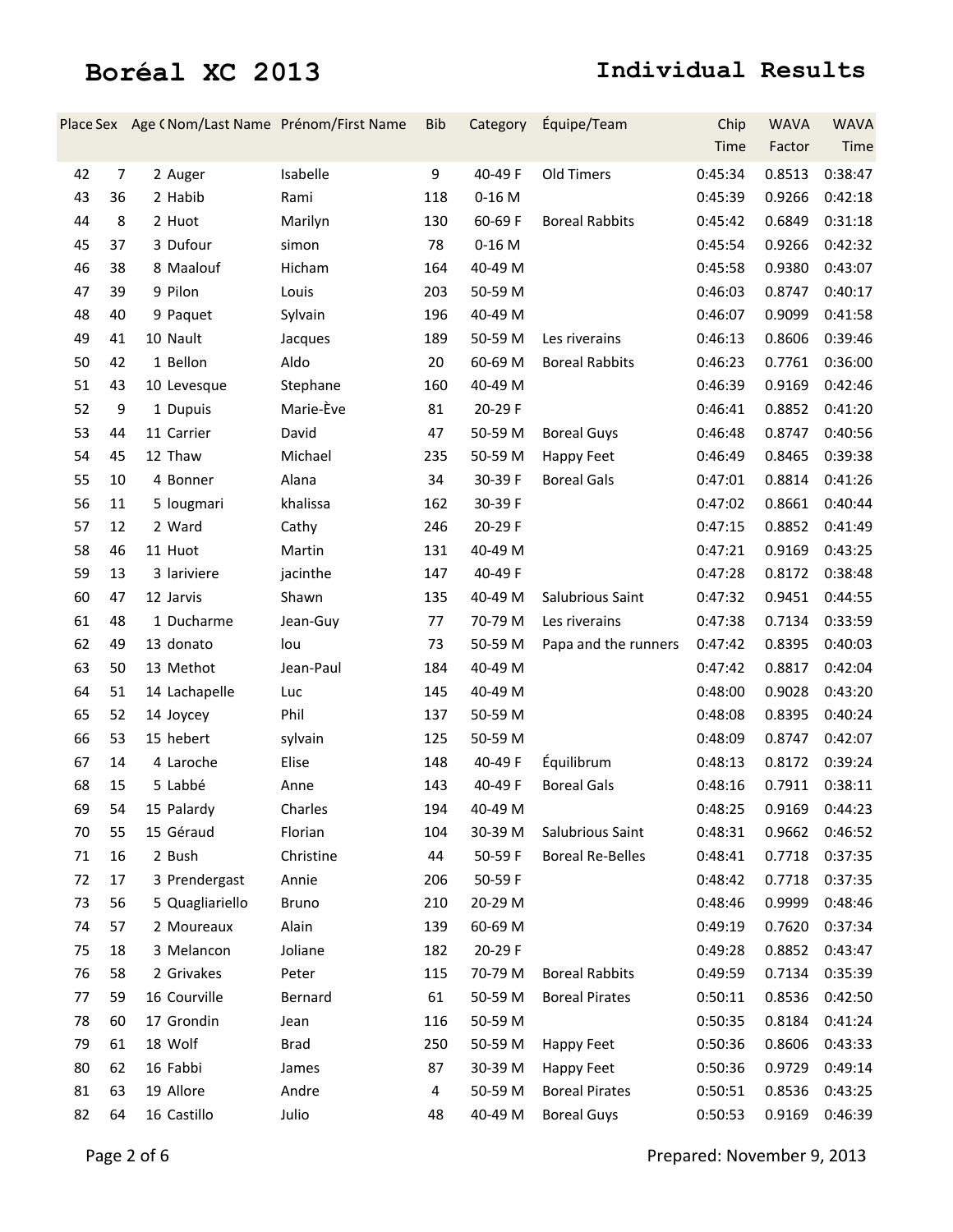|     |    |                  | Place Sex Age (Nom/Last Name Prénom/First Name | <b>Bib</b>   | Category | Équipe/Team             | Chip    | <b>WAVA</b> | <b>WAVA</b>    |
|-----|----|------------------|------------------------------------------------|--------------|----------|-------------------------|---------|-------------|----------------|
|     |    |                  |                                                |              |          |                         | Time    | Factor      | Time           |
| 83  | 65 | 20 Lee           | Donald                                         | 154          | 50-59 M  |                         | 0:50:55 | 0.8395      | 0:42:45        |
| 84  | 66 | 21 Rondos        | Spyros                                         | 215          | 50-59 M  | <b>Boreal Guys</b>      | 0:50:56 | 0.8254      | 0:42:03        |
| 85  | 67 | 3 gauthier       | jacques                                        | 100          | 60-69 M  |                         | 0:51:22 | 0.7972      | 0:40:57        |
| 86  | 68 | 22 Harris        | Donald                                         | 120          | 50-59 M  |                         | 0:51:24 | 0.8465      | 0:43:31        |
| 87  | 69 | 23 Stewart       | Doug                                           | 230          | 50-59 M  | Red Hot Chili Pr        | 0:51:31 | 0.8747      | 0:45:04        |
| 88  | 19 | 4 Bridgman       | Joyce                                          | 40           | 50-59 F  | Papa and the runners    | 0:51:34 | 0.7814      | 0:40:18        |
| 89  | 70 | 24 Quenneville   | Terry                                          | 212          | 50-59 M  |                         | 0:51:47 | 0.8113      | 0:42:01        |
| 90  | 20 | 3 Adams          | Judi                                           | $\mathbf{1}$ | 60-69 F  | <b>Boreal Re-Belles</b> | 0:51:52 | 0.6367      | 0:33:01        |
| 91  | 71 | 25 Delage        | Patrice                                        | 70           | 50-59 M  | Red Hot Chili Pr        | 0:51:53 | 0.8747      | 0:45:23        |
| 92  | 72 | 17 Gagnon        | Claude                                         | 96           | 40-49 M  |                         | 0:51:54 | 0.8817      | 0:45:46        |
| 93  | 73 | 17 Forget        | Mathieu                                        | 91           | 30-39 M  |                         | 0:52:05 | 0.9840      | 0:51:15        |
| 94  | 74 | 6 Sailofsky      | Daniel                                         | 219          | 20-29 M  |                         | 0:52:19 | 0.9893      | 0:51:46        |
| 95  | 21 | 6 Houweling      | Adrielle                                       | 128          | 30-39 F  | <b>Boreal Gals</b>      | 0:52:22 | 0.8842      | 0:46:18        |
| 96  | 75 | 18 Laurent       | Eric                                           | 149          | 40-49 M  |                         | 0:52:24 | 0.8817      | 0:46:12        |
| 97  | 76 | 19 Geller        | Adrian                                         | 103          | 40-49 M  | Red Hot Chili Pr        | 0:52:28 | 0.8958      | 0:47:00        |
| 98  | 22 | 6 Daudelin       | Martine                                        | 69           | 40-49 F  |                         | 0:52:49 | 0.8513      | 0:44:58        |
| 99  | 23 | 7 Roy            | Sylvie                                         | 218          | 40-49 F  | <b>Running Rocks</b>    | 0:52:52 | 0.8002      | 0:42:18        |
| 100 | 24 | 5 Bourassa       | Monique                                        | 37           | 50-59 F  |                         | 0:52:55 | 0.7042      | 0:37:16        |
| 101 | 25 | 6 duguay         | nancy                                          | 80           | 50-59 F  | Papa and the runners    | 0:52:58 | 0.7718      | 0:40:53        |
| 102 | 77 | 4 Bazerghi       | Hani                                           | 16           | 60-69 M  | <b>Honey Bees</b>       | 0:53:00 | 0.8043      | 0:42:38        |
| 103 | 78 | 26 Orton         | Alan                                           | 192          | 50-59 M  | <b>Running Rocks</b>    | 0:53:04 | 0.8113      | 0:43:03        |
| 104 | 26 | 7 Finestone      | Dvorah                                         | 90           | 50-59 F  |                         | 0:53:06 | 0.7621      | 0:40:28        |
| 105 | 27 | 8 Vermette       | Joanne                                         | 241          | 40-49 F  |                         | 0:53:14 | 0.8567      | 0:45:36        |
| 106 | 28 | 4 Pivin          | Gabrielle                                      | 204          | 60-69 F  |                         | 0:53:23 | 0.6560      | 0:35:01        |
| 107 | 29 | 9 Bayouk         | Jennifer                                       | 12           | 40-49 F  |                         | 0:53:38 | 0.8390      | 0:45:00        |
| 108 | 79 | 2 Bazerghi       | Charles                                        | 15           | 16-19 M  | <b>Honey Bees</b>       | 0:53:41 | 0.9790      | 0:52:34        |
| 109 | 30 | 10 Gobeil        | Chantal                                        | 110          | 40-49 F  |                         | 0:53:42 | 0.7911      | 0:42:29        |
| 110 | 80 | 20 Camire        | Guy                                            | 46           | 40-49 M  |                         | 0:53:44 |             | 0.9169 0:49:16 |
| 111 | 81 | 21 Marcotte      | Stéphane                                       | 171          | 40-49 M  |                         | 0:53:56 | 0.8817      | 0:47:33        |
| 112 | 31 | 8 Duval          | Sue                                            | 83           | 50-59 F  |                         | 0:53:56 | 0.7621      | 0:41:06        |
| 113 | 82 | 22 Riano         | Miguel                                         | 213          | 40-49 M  | <b>Running Rocks</b>    | 0:54:04 | 0.9310      | 0:50:20        |
| 114 | 83 | 27 Fortier       | Claude                                         | 92           | 50-59 M  |                         | 0:54:06 | 0.8465      | 0:45:47        |
| 115 | 84 | 23 Yepez         | Carlos                                         | 252          | 40-49 M  |                         | 0:54:07 | 0.9099      | 0:49:15        |
| 116 | 32 | 4 Gauvreau       | Marie-Pier                                     | 102          | 20-29 F  |                         | 0:54:09 | 0.8852      | 0:47:56        |
| 117 | 33 | 7 Houpert        | Marie-Geneviève                                | 88           | 30-39 F  | Salubrious Saint        | 0:54:13 | 0.8737      | 0:47:22        |
| 118 | 34 | 11 Skerritt      | Frances                                        | 227          | 40-49 F  |                         | 0:54:15 | 0.8002      | 0:43:25        |
| 119 | 85 | 24 Quagliariello | Riccardo                                       | 211          | 40-49 M  |                         | 0:54:17 | 0.8888      | 0:48:14        |
| 120 | 35 | 5 Magher         | Susan                                          | 167          | 60-69 F  | Salubrious Saint        | 0:54:19 | 0.6271      | 0:34:03        |
| 121 | 86 | 18 Wadden        | Michael                                        | 245          | 30-39 M  | Salubrious Saint        | 0:54:32 | 0.9975      | 0:54:24        |
| 122 | 87 | 19 Menard        | Pierre-Luc                                     | 183          | 30-39 M  |                         | 0:54:37 | 0.9840      | 0:53:45        |
| 123 | 36 | 12 Boily         | Sarah                                          | 32           | 40-49 F  |                         | 0:54:41 | 0.8249      | 0:45:07        |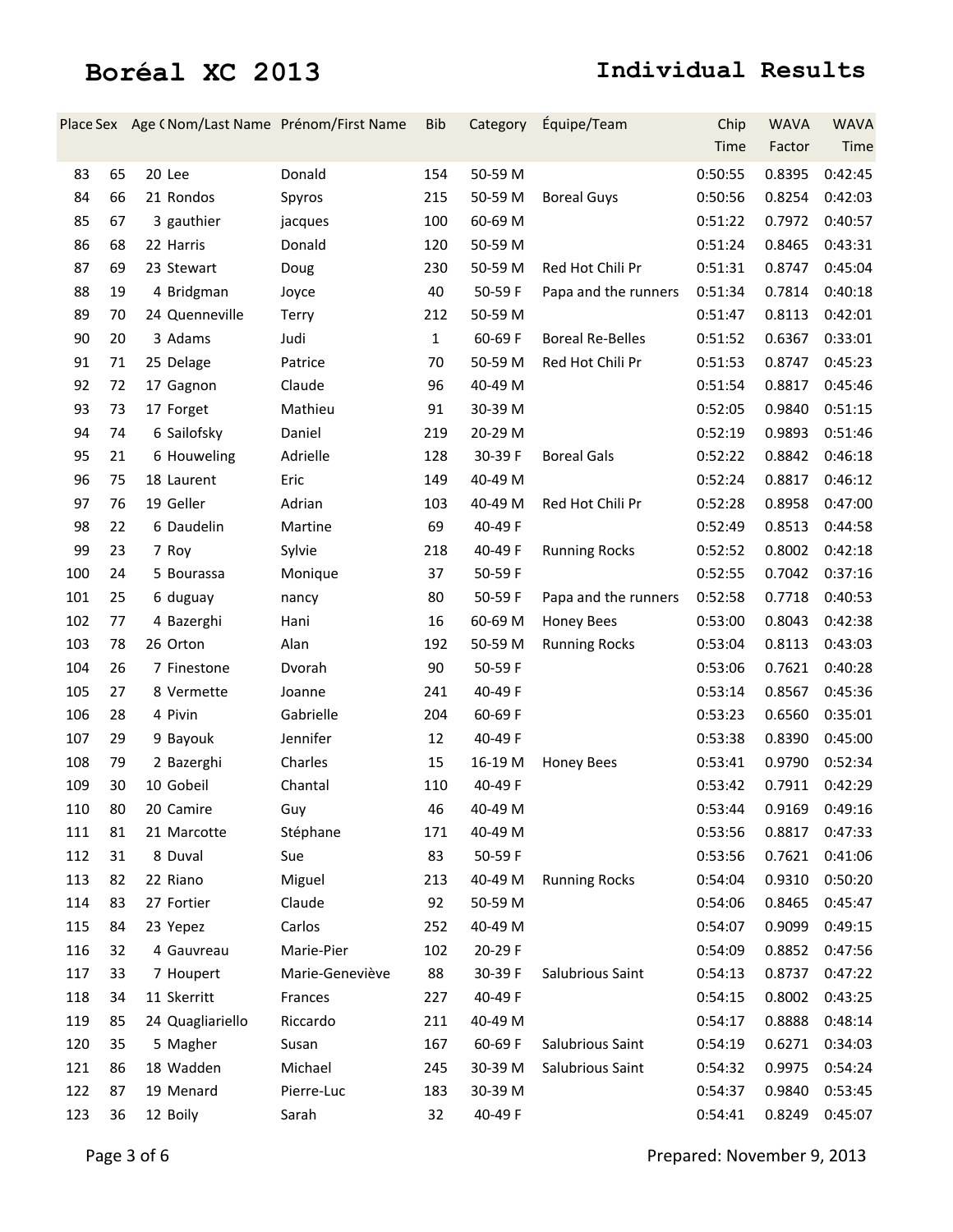|         |     |                           | Place Sex Age (Nom/Last Name Prénom/First Name | <b>Bib</b> | Category | Équipe/Team             | Chip    | <b>WAVA</b>              | <b>WAVA</b> |
|---------|-----|---------------------------|------------------------------------------------|------------|----------|-------------------------|---------|--------------------------|-------------|
|         |     |                           |                                                |            |          |                         | Time    | Factor                   | Time        |
| 124     | 88  | 28 senechal               | gerry                                          | 225        | 50-59 M  | Papa and the runners    | 0:54:43 | 0.8606                   | 0:47:06     |
| 125     | 89  | 1 Bernaquez               | Jean                                           | 23         | 80-99 M  | Old Timers              | 0:54:44 | 0.5985                   | 0:32:45     |
| 126     | 90  | 25 Claveau                | David                                          | 57         | 40-49 M  |                         | 0:54:53 | 0.9310                   | 0:51:06     |
| 127     | 37  | 1 Loutfi                  | Kim                                            | 163        | 16-19F   |                         | 0:54:54 | 0.8664                   | 0:47:34     |
| 128     | 38  | 9 Couturier               | Carole                                         | 63         | 50-59 F  |                         | 0:54:57 | 0.7718                   | 0:42:24     |
| 129     | 39  | 10 Waxman                 | Fern                                           | 248        | 50-59 F  | <b>Boreal Gals</b>      | 0:55:13 | 0.6946                   | 0:38:21     |
| 130     | 91  | 26 Brière                 | Benoit                                         | 41         | 40-49 M  |                         | 0:55:15 | 0.8888                   | 0:49:07     |
| 131     | 40  | 8 Mitchell                | Cheeka                                         | 186        | 30-39 F  | Lakeside Laggard        | 0:55:24 | 0.8814                   | 0:48:50     |
| 132     | 41  | 13 Craig                  | Shauna                                         | 65         | 40-49 F  |                         | 0:55:26 | 0.8090                   | 0:44:51     |
| 133     | 42  | 14 Bibby                  | Marilyn                                        | 28         | 40-49 F  |                         | 0:55:40 | 0.8249                   | 0:45:55     |
| 134     | 43  | 9 Mazur                   | Olga                                           | 176        | 30-39 F  |                         | 0:55:48 | 0.8793                   | 0:49:04     |
| 135     | 92  | 27 Preston                | David                                          | 207        | 40-49 M  | Lakeside Laggard        | 0:56:08 | 0.8888                   | 0:49:54     |
| 136     | 44  | 10 Mallard                | Sylvie                                         | 168        | 30-39 F  |                         | 0:56:17 | 0.8661                   | 0:48:45     |
| 137     | 45  | 15 Larivée                | Chantal                                        | 146        | 40-49 F  |                         | 0:56:18 | 0.8002                   | 0:45:03     |
| 138     | 46  | 11 Vincent                | Johanne                                        | 243        | 50-59 F  | <b>Boreal Gals</b>      | 0:56:18 | 0.7428                   | 0:41:50     |
| 139     | 93  | 28 Besner-Durocher Pascal |                                                | 27         | 40-49 M  | <b>Boreal Guys</b>      | 0:56:30 | 0.9169                   | 0:51:48     |
| 140     | 47  | 12 Harvey                 | Caroline                                       | 121        | 50-59 F  | <b>Boreal Re-Belles</b> | 0:56:40 | 0.7525                   | 0:42:39     |
| 141     | 48  | 11 Malowany               | Johanne                                        | 169        | 30-39 F  | Red Hot Chili Pr        | 0:56:41 | 0.8793                   | 0:49:51     |
| 142     | 94  | 29 Bertrand               | Benoit                                         | 26         | 40-49 M  |                         | 0:56:46 | 0.8888                   | 0:50:27     |
| 143     | 95  | 7 Hunter                  | David                                          | 129        | 20-29 M  |                         | 0:56:51 | 1.0000                   | 0:56:51     |
| 144     | 49  | 12 Leduc                  | Marie-Josée                                    | 152        | 30-39 F  |                         | 0:56:54 | 0.8830                   | 0:50:15     |
| 145     | 50  | 13 Skierskan              | Julia                                          | 228        | 50-59 F  | <b>Boreal Re-Belles</b> | 0:56:55 | 0.7814                   | 0:44:28     |
| 146     | 96  | 20 Patel                  | Chetan                                         | 200        | 30-39 M  |                         | 0:56:58 | 0.9592                   | 0:54:38     |
| 147     | 51  | 6 Smith                   | Diana                                          | 229        | 60-69 F  |                         | 0:57:15 | 0.6174                   | 0:35:21     |
| 148     | 52  | 16 Palmieri               | Elena                                          | 195        | 40-49 F  | <b>Boreal Pirates</b>   | 0:57:16 | 0.8454                   | 0:48:25     |
| 149     | 97  | 30 MCGUIGAN               | CRAIG                                          | 179        | 40-49 M  |                         | 0:57:16 | 0.9451                   | 0:54:07     |
| 150     | 98  | 8 Lesage Landry           | Antoine                                        | 159        | 20-29 M  | <b>Honey Bees</b>       | 0:57:18 | 0.9996                   | 0:57:16     |
| 151     | 53  | 14 Blandin                | Lea                                            | 30         | 50-59 F  |                         |         | 0:57:44  0.7814  0:45:06 |             |
| 152     | 99  | 9 Gagnon                  | Alexandre                                      | 95         | 20-29 M  |                         | 0:57:55 | 1.0000                   | 0:57:55     |
| 153     | 100 | 10 Gagnon                 | Mathieu                                        | 97         | 20-29 M  |                         | 0:58:04 | 1.0000                   | 0:58:04     |
| 154     | 54  | 13 Gloutnay               | Karine                                         | 109        | 30-39 F  |                         | 0:58:11 | 0.8737                   | 0:50:50     |
| 155     | 55  | 14 Poirier                | Isabelle                                       | 205        | 30-39 F  |                         | 0:58:11 | 0.8737                   | 0:50:50     |
| 156     | 101 | 5 Tana                    | Raphael                                        | 233        | 60-69 M  |                         | 0:58:31 | 0.7972                   | 0:46:39     |
| 157     | 56  | 17 Daoust                 | Dominique                                      | 68         | 40-49 F  | Salubrious Saint        | 0:58:47 | 0.8249                   | 0:48:30     |
| 158     | 57  | 15 McAlear                | Mary                                           | 177        | 50-59 F  |                         | 0:59:10 | 0.7332                   | 0:43:23     |
| 159     | 58  | 15 Beaton                 | Caroline                                       | 18         | 30-39 F  |                         | 0:59:15 | 0.8737                   | 0:51:45     |
| 160     | 59  | 16 Serri                  | Laura                                          | 226        | 50-59 F  | <b>Boreal Re-Belles</b> | 0:59:21 | 0.7235                   | 0:42:57     |
| 161     | 60  | 18 Arseneau               | Renée                                          | 8          | 40-49 F  |                         | 0:59:36 | 0.8322                   | 0:49:36     |
| 162 102 |     | 31 Bisaillon              | Martin                                         | 29         | 40-49 M  |                         | 0:59:42 | 0.9240                   | 0:55:10     |
| 163     | 61  | 16 Chamberland            | Marie-Christine                                | 51         | 30-39 F  |                         | 0:59:48 | 0.8842                   | 0:52:52     |
| 164 103 |     | 32 Blouin                 | Marc                                           | 31         | 40-49 M  |                         | 0:59:56 | 0.9099                   | 0:54:32     |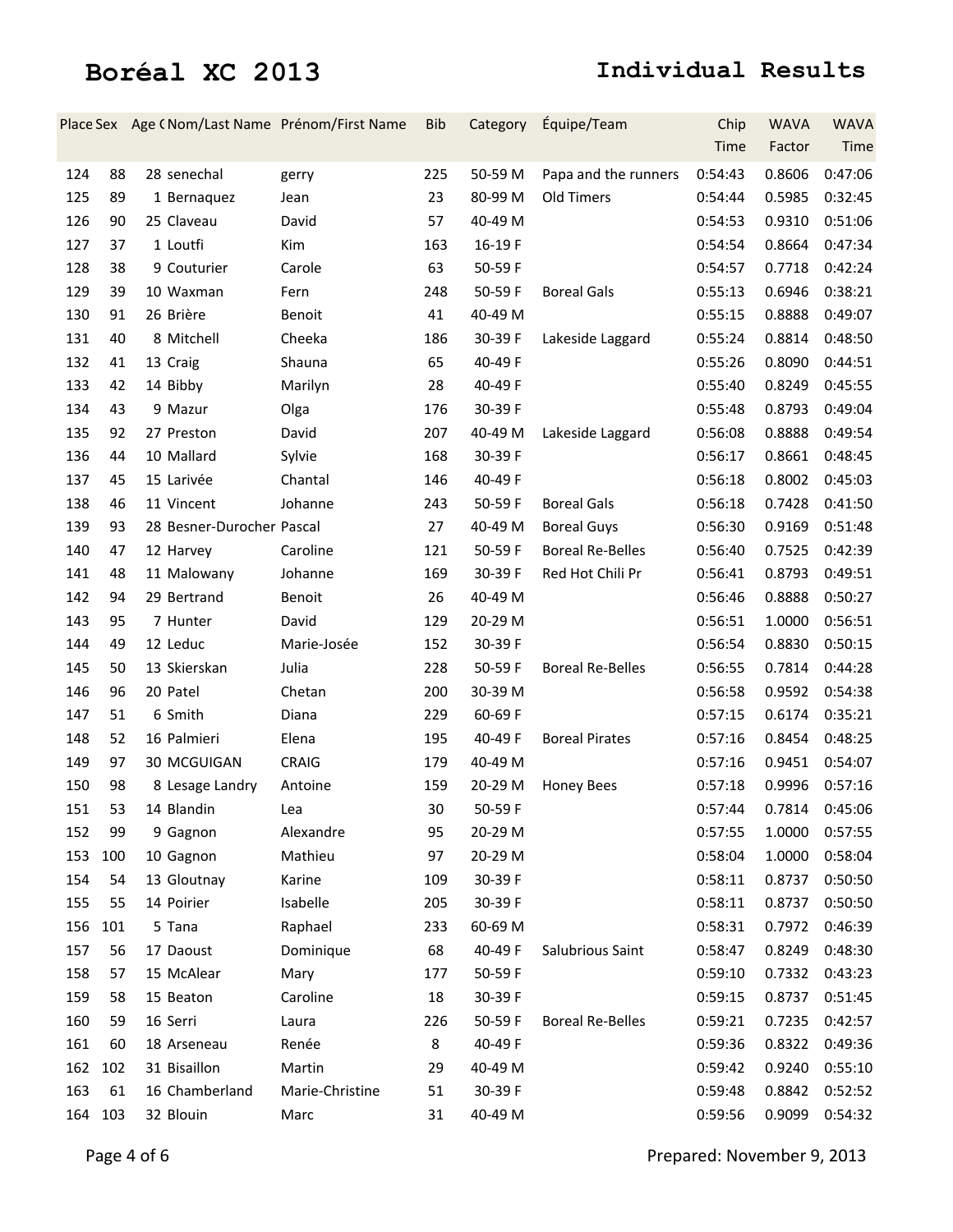|     |     | Place Sex Age (Nom/Last Name Prénom/First Name |               | <b>Bib</b>     | Category | Équipe/Team              | Chip    | <b>WAVA</b> | <b>WAVA</b> |
|-----|-----|------------------------------------------------|---------------|----------------|----------|--------------------------|---------|-------------|-------------|
|     |     |                                                |               |                |          |                          | Time    | Factor      | Time        |
| 165 | 62  | 7 Glenn                                        | Helen         | 108            | 60-69 F  | Salubrious Saint         | 1:00:06 | 0.6849      | 0:41:10     |
| 166 | 104 | 21 jean-philippe                               | bergeron      | 136            | 30-39 M  |                          | 1:00:16 | 0.9922      | 0:59:48     |
| 167 | 105 | 11 Bazerghi                                    | Audrey        | 14             | 20-29 M  | <b>Honey Bees</b>        | 1:00:21 | 0.9996      | 1:00:19     |
| 168 | 106 | 33 Ricard                                      | Stephane      | 214            | 40-49 M  |                          | 1:00:26 | 0.9028      | 0:54:34     |
| 169 | 107 | 22 Dufour-Turgeon                              | Mickael       | 79             | 30-39 M  |                          | 1:00:29 | 0.9975      | 1:00:20     |
| 170 | 108 | 12 Warthold                                    | Frédérick     | 247            | 20-29 M  |                          | 1:00:54 | 1.0000      | 1:00:54     |
| 171 | 109 | 6 Durocher                                     | Jean          | 82             | 60-69 M  |                          | 1:00:57 | 0.7550      | 0:46:01     |
| 172 | 110 | 13 Galasso                                     | Alexandre     | 98             | 20-29 M  |                          | 1:01:04 | 0.9991      | 1:01:00     |
| 173 | 63  | 5 Jarry-litalien                               | Marie-Claude  | 134            | 20-29 F  |                          | 1:01:31 | 0.8852      | 0:54:27     |
| 174 | 111 | 7 Griffin                                      | Dennis        | 113            | 60-69 M  |                          | 1:01:36 | 0.7972      | 0:49:06     |
| 175 | 64  | 6 Griffin                                      | Geneviève     | 114            | 20-29 F  |                          | 1:01:38 | 0.8852      | 0:54:33     |
| 176 | 112 | 23 Pare                                        | Yanic         | 197            | 30-39 M  |                          | 1:02:17 | 0.9729      | 1:00:36     |
| 177 | 65  | 19 Arseneau                                    | Denise        | $\overline{7}$ | 40-49 F  |                          | 1:02:26 | 0.8090      | 0:50:30     |
| 178 | 66  | 17 Sarazin                                     | Marie-Josée   | 222            | 50-59 F  | <b>Famille McCaffrey</b> | 1:02:33 | 0.7814      | 0:48:53     |
| 179 | 67  | 17 Fernandez                                   | Esther        | 89             | 30-39 F  |                          | 1:02:41 | 0.8661      | 0:54:17     |
| 180 | 68  | 7 Couture                                      | Josée Anne    | 62             | 20-29 F  | Lakeside Laggard         | 1:03:22 | 0.8852      | 0:56:06     |
| 181 | 113 | 14 Rousseau                                    | Maxime        | 217            | 20-29 M  |                          | 1:03:35 | 1.0000      | 1:03:35     |
| 182 | 69  | 8 Beriau                                       | Pamela        | 22             | 20-29 F  |                          | 1:04:26 | 0.8852      | 0:57:02     |
| 183 | 114 | 29 Barrette                                    | Jean          | 11             | 50-59 M  |                          | 1:04:49 | 0.8676      | 0:56:14     |
| 184 | 70  | 18 Tremblay                                    | Jessica       | 240            | 30-39 F  |                          | 1:05:21 | 0.8793      | 0:57:28     |
| 185 | 115 | 30 bernicky                                    | denis         | 24             | 50-59 M  | Lakeside Laggard         | 1:05:36 | 0.8747      | 0:57:23     |
| 186 | 71  | 20 Bourgeois                                   | Lorraine      | 38             | 40-49 F  |                          | 1:05:48 | 0.7911      | 0:52:03     |
| 187 | 72  | 8 Magher                                       | Donna         | 166            | 60-69 F  |                          | 1:06:09 | 0.6656      | 0:44:02     |
| 188 | 73  | 18 Phoenix                                     | Anne-Marie    | 201            | 50-59 F  |                          | 1:06:10 | 0.7621      | 0:50:26     |
| 189 | 74  | 19 Stober                                      | Frances       | 231            | 50-59 F  |                          | 1:06:35 | 0.7428      | 0:49:27     |
| 190 | 75  | 19 Frenette                                    | Rebecca       | 93             | 30-39 F  |                          | 1:08:02 | 0.8661      | 0:58:56     |
| 191 | 116 | 34 massarelli                                  | mark          | 174            | 40-49 M  | Red Hot Chili Pr         | 1:08:11 | 0.8817      | 1:00:07     |
| 192 | 76  | 9 Tadros                                       | Karine        | 232            | 20-29 F  | Honey Bees               | 1:08:46 | 0.8852      | 1:00:52     |
| 193 | 77  | 20 Hay                                         | Kathleen      | 122            | 50-59 F  |                          | 1:09:00 | 0.7525      | 0:51:55     |
| 194 | 78  | 21 Leduc                                       | Sophie        | 153            | 40-49 F  |                          | 1:09:19 | 0.8390      | 0:58:10     |
| 195 | 79  | 1 Parent                                       | Amy-Lou       | 198            | $0-16F$  | <b>Famille McCaffrey</b> | 1:09:25 | 0.8197      | 0:56:54     |
| 196 | 80  | 22 Côté                                        | Nathalie      | 60             | 40-49 F  | <b>Famille McCaffrey</b> | 1:09:32 | 0.8390      | 0:58:20     |
| 197 | 81  | 23 Deschenes                                   | Josee         | 71             | 40-49 F  | <b>Boreal Gals</b>       | 1:10:33 | 0.7911      | 0:55:48     |
| 198 | 117 | 35 Parent                                      | Jean-François | 199            | 40-49 M  |                          | 1:10:33 | 0.9451      | 1:06:40     |
| 199 | 82  | 10 McLean                                      | Marisa        | 180            | 20-29 F  |                          | 1:10:46 | 0.8852      | 1:02:39     |
| 200 | 118 | 15 Leclerc                                     | Mathieu       | 151            | 20-29 M  |                          | 1:10:55 | 1.0000      | 1:10:55     |
| 201 | 119 | 36 Rousseau                                    | Alain         | 216            | 40-49 M  |                          | 1:10:56 | 0.8888      | 1:03:03     |
| 202 | 83  | 11 Bertrand                                    | Alexanne      | 25             | 20-29 F  |                          | 1:11:52 | 0.8852      | 1:03:37     |
| 203 | 120 | 8 Hajjar                                       | Rachad        | 119            | 60-69 M  | <b>Honey Bees</b>        | 1:11:58 | 0.8043      | 0:57:53     |
| 204 | 84  | 1 Boucher                                      | Heleen        | 36             | 70-79F   |                          | 1:13:26 | 0.5788      | 0:42:30     |
| 205 | 85  | 2 Kavalec                                      | Gladys        | 140            | 70-79F   |                          | 1:15:17 | 0.5306      | 0:39:57     |